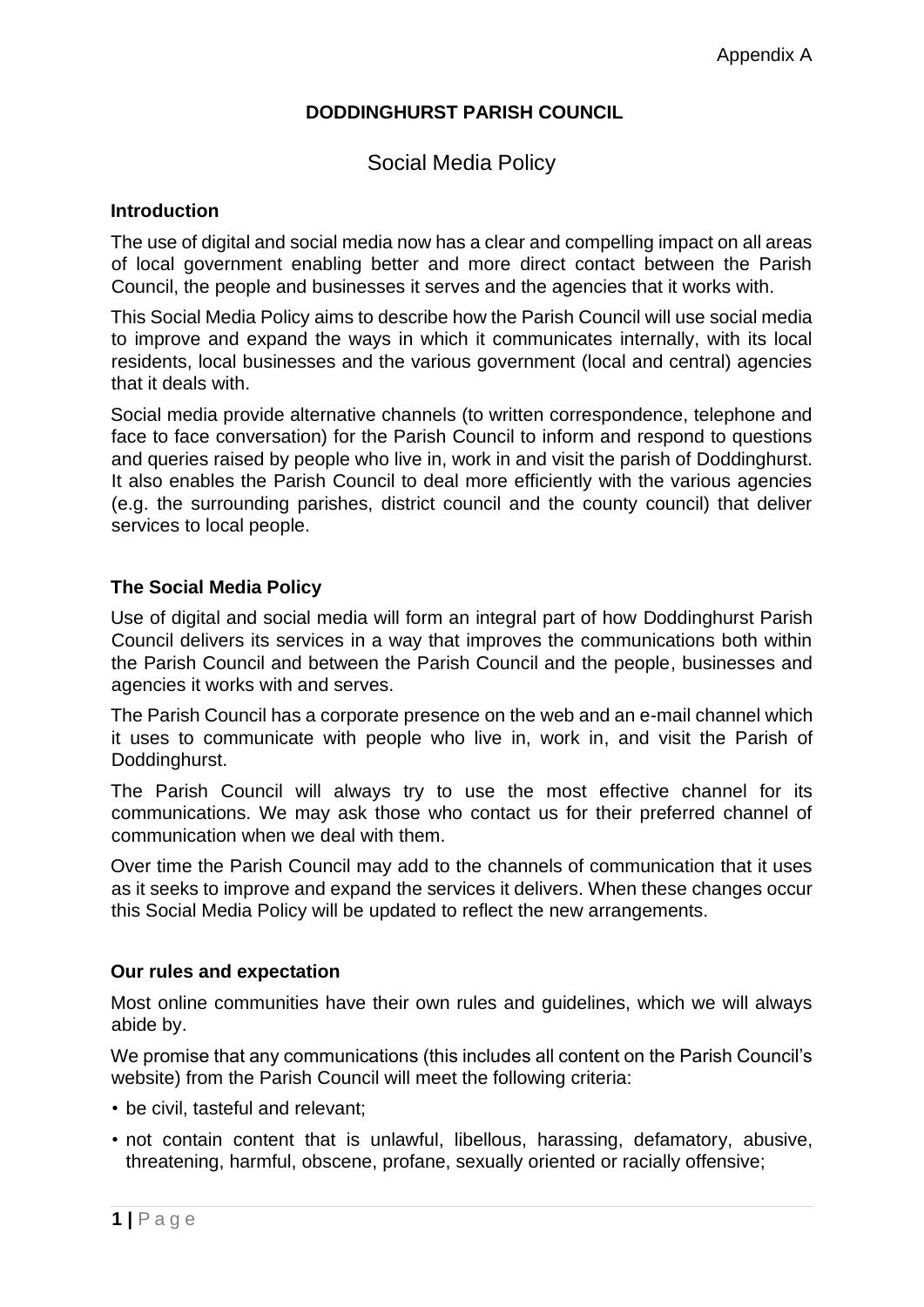- not contain content subject to copyright;
- not contain any personal information, other than necessary basic contact details;
- will be moderated either by the Clerk/ Officers of the Parish Council or a councillor appointed to do so;
- social media will not be used for the dissemination of any political advertising

Equally, we expect any communications to the Parish Council to meet the following criteria:

- be civil, tasteful and relevant;
- not contain content that is unlawful, libellous, harassing, defamatory, abusive, threatening, harmful, obscene, profane, sexually oriented or racially offensive;
- not contain content copied from elsewhere, for which publisher does not own the copyright;
- not send large volumes of the same message;

• not to contain anyone's personal information, other than necessary basic contact details;

#### **Channels and responsibilities** - **Parish Council website**

Our web site is hosted by e-voice and is normally continuously available. The

Parish Council will maintain one web site<https://e-voice.org.uk/doddinghurst-pc/>

The Clerk, or other officer appointed to the role, is responsible for publishing content on the website.

Where necessary, we may direct those contacting us to our website to see the required information, or we may forward their question to one of our Parish Councillors for consideration and response.

We may not respond to every comment we receive particularly if we are experiencing a heavy workload.

The Parish Council may, at its discretion, allow and enable approved local groups to have a presence on its website for the purpose of presenting community information about the group's activities. The local group would be responsible for advising the Clerk of updates to the content and ensuring that it meets the Parish Council's "rules and expectation" (see previous page) for the web site. The Parish Council reserves the right to remove any or all of a local group's information from the web site if it feels that content does not meet the Parish Council's "rules and expectation" for its website.

Where content on the website is maintained by a local group it should be clearly marked that such content is not the direct responsibility of the Parish Council.

#### **Parish Council e-mail channel**

Our e-mail account is monitored throughout the week, and we aim to reply to all questions sent as soon as we can and within 5 working days. The Parish Council will maintain one e-mail address, currently it is, clerk@doddinghurst-pc.gov.uk